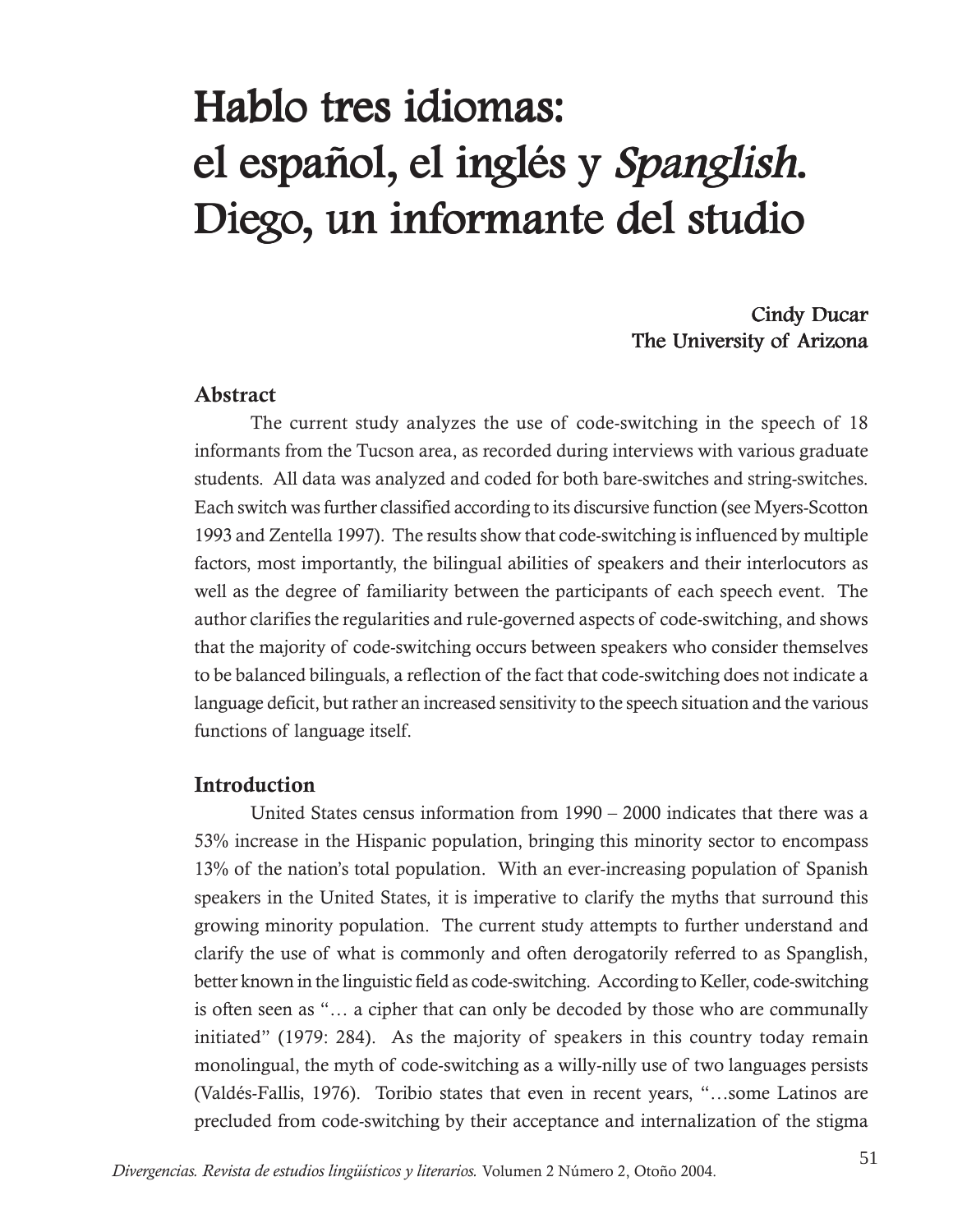attached to the behavior…" (2002: 155).

Code-switching, in reality, is neither willy-nilly nor cryptic; rather, it is reflective of the bilingual and bicultural reality in which many individuals live. Its use is not merely a question of linguistic options, but also one of identity. Thus, the ability to combine two or more languages into a coherent unit is simply an expression of the ability to make the most appropriate linguistic choice, given the systems one has available. As Zentella states, Code-switching is "…a very commonly occurring speech style in many multilingual societies" (1997: 1). Just as monolingual speakers shift styles to more appropriately accommodate the speech situation in which they might find themselves, so too bilingual speakers shift both styles and languages in accordance with each speech situation they encounter. In fact, according to Bell, "…at all levels of language variability, people are responding primarily to other people" (1984: 197).

Zentella states that "Research on Spanish-English code switching has established its rule-governed nature but the methodology has been disparate, with little unity between qualitative and quantitative approaches (1997: 5). The present study attempts to make a first step towards bridging the gap between these two types of research. Both quantitative and qualitative research are imperative to furthering our understanding not only of code-switching, but of a multitude of linguistic phenomena. The current study clarifies the structured nature of code-switching, in the hopes of shedding light on the fact that it is not only a normal type of speech, but also a necessary and appropriate speech choice, given the specific context of any given speech event.

#### **Theoretical Framework**

Code-switching has been defined by numerous researchers in various fields. At present, there is no consensus on a single definition for code-switching itself. Perhaps the multi-faceted nature of code-switching, coupled with the diverse number of disciplines which investigate it have made a single definition all but impossible. The current study follows Myers-Scotton's definition of code-switching as "…the use of two or more languages in the same conversation, usually within the same conversational turn, or even within the same sentence of that turn" (1993: vii). Code-switching is typically further subdivided into two types: inter-sentential and intra-sentential. The present study refers to intra-sentential code-switching as a bare-switch, more appropriately further described as a switch which affects a one to three word constituent1 within a single utterance. Inter-sentential switching is referred to as a string-switch, or a switch which affects a series of words. The present study further classifies both types of switches in accordance with Zentella's discursive strategies code-switching classification (1997). Though some researchers further differentiate code-switching from borrowing, the current study does not address the issue; "while what is gained by distinguishing code-switching and borrowing is an issue in discussions of the structural constraints on code-switching, this subject is not relevant to the argument here" (Myers-Scotton 1993: 6).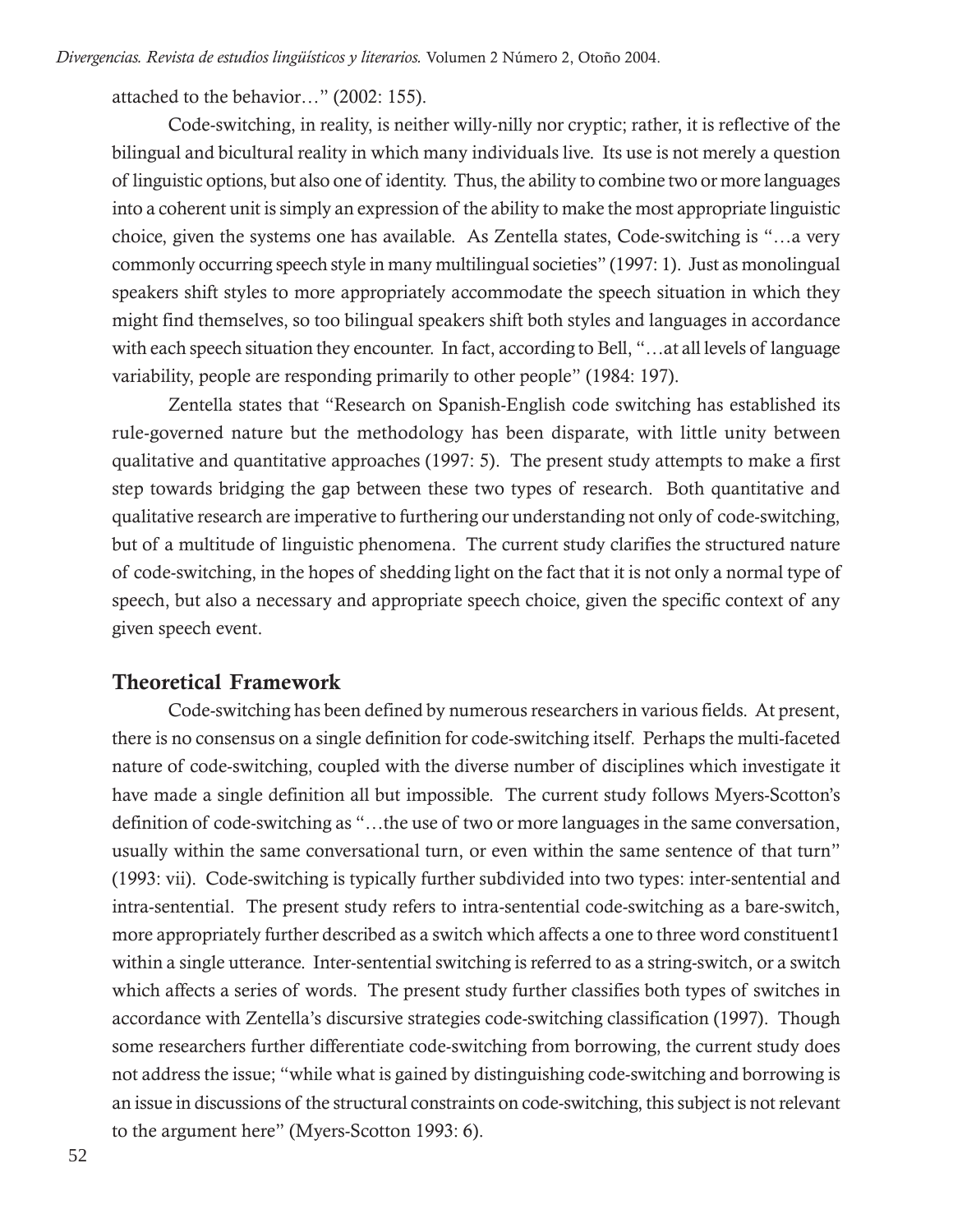As mentioned earlier, Zentella's code-switching classifications are imperative to the present study, as her framework guides both the analysis and understanding of the code-switches observed in the data. According to Zentella's data and her subsequent grammar of Spanglish, the majority of code switches occur at the sentence and noun levels (1997: 117). Zentella further proposes that not only is the grammatical nature of the switch important, but even more important are the potential discursive functions of each switch. She found that an overwhelming majority of switches fall within three discursive strategies: footing, clarification and crutching. Footing involves realignments of conversational structure in the form of topic shifts, quotations, statement/question shifts, role shifts and rhetorical shifts. Clarification strategies are composed predominantly of translations, and crutching involves such ideas as a momentary forgetting of a word or what Zentella calls recycling, perhaps best described as a grammatical repair. In fact, the current study concurs with Zentella's 1997 findings, and employs some of the further subdivisions found within her work to more adeptly detail the strategies observed in the data.

An additional concept of interest, introduced by Valdés (1997) is the idea of the bilingual continuum (as cited in Lynch 2003). According to Valdés and Figueroa, "There is no exact set of procedures that can be used to determine how bilingual an individual is across a broad range of contexts and settings…" (as cited in Lynch 2003: 34). Therefore, Valdés (1997) proposes a continuum of bilingualism, suggesting eight types of bilinguals who range from virtually monolingual in Spanish with limited English competence (or vice-versa) to fairly balanced bilinguals in both Spanish and English, whose individual language abilities reflect both the context of learning and living (as cited in Carreira 2003: 53). The idea of the bilingual continuum has been adapted to fit the limited population of the present study, and will be discussed in depth later.

Lastly, Bell's Audience Design Model (1984) is also employed to account for the variation in use of code-switching observed between the speakers. According to Bell's model, "Style is essentially speakers' response to their audience" (145). Bell states that when making decisions, speakers respond primarily to the following three issues, all of which reflect some aspect of their interlocutor:

- The personal characteristics of their addressee
- The general style of their addressee's speech
- The addressee's level for specific linguistic variables (161).

Even children as young as those studied by Zentella take into account the linguistic proficiencies of their audience before considering any other variables. Furthermore, Bell's Audience Design Model "…assumes that persons respond mainly to other persons," and this in fact seems to be the case yet again in the current study (1984: 159). Though some dispute the use of code-switching as a style shift, Bell himself addresses this issue in his 1984 seminal paper: "…the processes which make a monolingual shift styles are the same as those which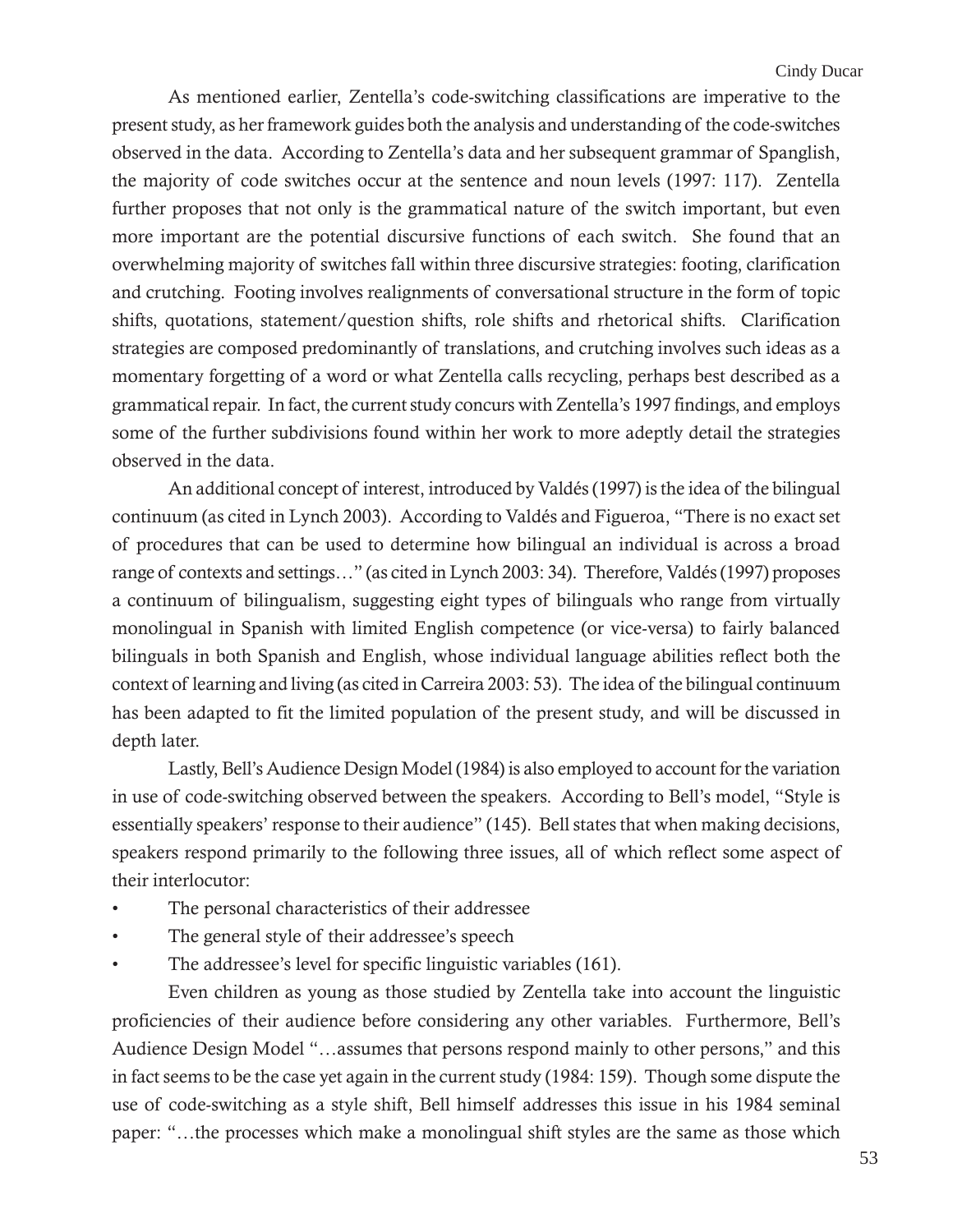make a bilingual shift languages" (245). Both Bell and Fishman agree that, "…language switching is overwhelmingly influenced by who the addressee is" (Fishman as cited in Bell, 1984: 175). In fact, a majority of previous studies support the idea that in code-switching as style-shifting, "language choice could be attributed almost entirely to interlocutors, and minimally to topic or setting" (Bell 1984: 180). As Bell notes, the bilingual situation offers researchers a clearer view of style-shifting, thereby providing a potential opportunity to clarify some of the confounding variables involved in style-shifting itself (1984).

# **Research Questions**

The current study was guided by the following research questions. Both a quantitative and a qualitative analysis of the data was undertaken in order to better understand the code-switches observed within the data set. The following questions are based on a functionalist perspective and analyze the observed switches in terms of speaker and listener proficiencies, as well as discursive functions of switches. Each of the following questions will be treated in depth in the results and discussion section.

- 1. Does a wider variety of code-switching (both bare switches and string-switches) occur in the speech of balanced bilinguals as opposed to the code-switching observed in the speech of bilinguals who are dominant in either Spanish or English?
- 2. What are the most common discursive functions of code-switching? And do those discursive functions differ between bare switches and string switches?
- 3. Does the addressee's status and linguistic proficiency affect the use and type of code-switching observed?

# **Method**

18 native speakers of Tucson Spanish were interviewed by 9 graduate students. Two types of interviews were conducted: (a) interview between graduate student and native speaker or (b) interviewer and two native speakers of Tucson Spanish interviewed simultaneously. Each interview lasted between 30 minutes and one hour and 30 minutes, depending on the type of interview conducted. Each interview was recorded on an audiocassette and transcribed by the individual interviewer, resulting in nine distinct transcribers. The current study only analyzes the data of those interviewed. The data from the interviewers is disregarded, *unless* it triggers a code-switch on the part of one of the interviewees.

# **Participants**

The participants included 9 male and 9 female speakers of Tucson Spanish of various ages and socio-economic levels. Of more interest to the present study is the degree of bilingualism of each speaker, along with their relationship to their individual interlocutor. A question regarding language preferences and abilities was raised in each of the interviews; thus, what follows is a self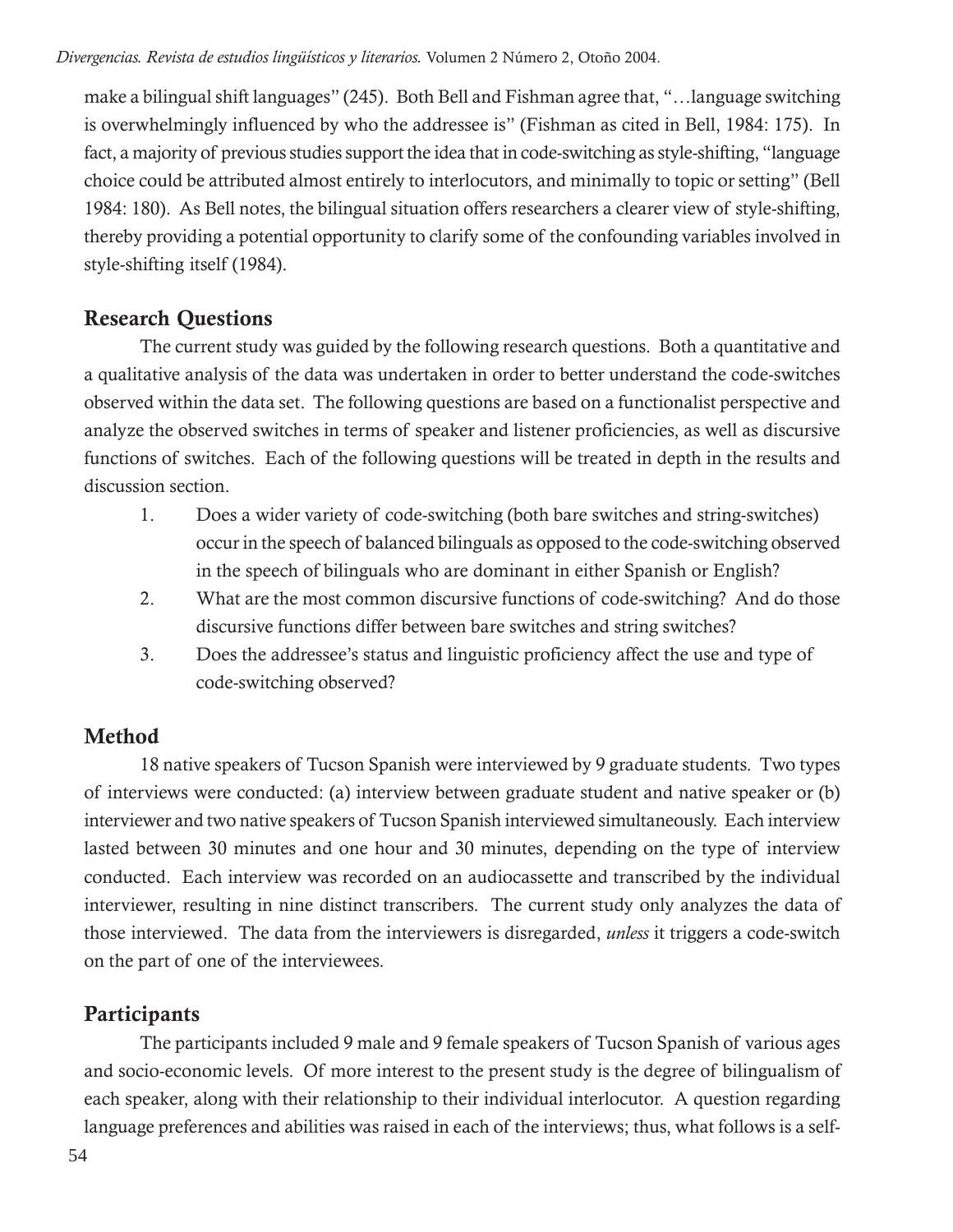estimation of each participant's abilities in both Spanish and English. Additionally, each interviewer reported on each participant's language preferences. In every case, there was consensus with the self-description. Table 1 is based on this data.

|        | Monolingual:<br>Spanish | Dominant:<br><b>Spanish</b> | Bilingial | Dominant:<br>English |
|--------|-------------------------|-----------------------------|-----------|----------------------|
| Male   |                         |                             |           |                      |
| Female |                         |                             |           |                      |

Additionally, each interviewer reported on the relationship he/she possessed with the interviewee. That data was also tabulated into Table 2 below.

| .ds | Acquaintances' | Student/Teacher <sup>7</sup> | ting |
|-----|----------------|------------------------------|------|
|     |                |                              |      |

Table 2: Relationship between interviewer and interviewee

Both of these tables will be relevant to the discussion of the data that is to follow.

#### **Data Analysis & Coding**

Data was analyzed for bare-switches and string-switches. Bare-switches were divided into the following categories: (1a) noun (sale en el *caller ID*), (1b) adjective (en la casa *bilingual*), (1c) verb (nunca tuve problema *fitting in)*, (1d) conjunction (maybe you shouldn't get on it, *pero* nonetheless it), preposition, and adverb. Additionally, each switch was analyzed according to its discursive function, as outlined in Zentella (1997). String- switches were analyzed according to their discursive function and categorized into the following distinct categories: (3a) topic shift (qué interesante. *I have a book of my great uncle*), (3b) direct or indirect quote (he was covering for it. *Y el dijo frente a todos*), (3c) translation (he was a former wrestler he was a former *lucha libre*), (3d) declarative à question shift (¿cómo le puedo explicar? *Just a little kinda*), (3e) aside to check with listener (por allá, *right Kathy?* Pero Uds.), (3f) seeking approval or opinion (Mira *and you're like, huh? Ya' know*), (3g) role-shift (y luego se le olvida. *Don't mix 'em up*), (3h) rhetorical ask & answer (ie: You know what they do? Los agarran y), (3i) narrative frame —includes speaker's comments on own speech (ie: asi *practically it was horrible),* (3j) appositives (todo este territorio nos tocó, *that was my backyard*. Siempre…) The possibility of a trigger was also analyzed, though not enough data were recorded in this category to make a quantitative analysis relevant. Finally, the relationship between speakers and their respective proficiency levels were also analyzed, as presented in Tables 1 and 2. (For complete data coding, please see Appendix A.).

In conducting my analysis, I follow Zentella (1997:120) in using percentages due in part to the over-lapping, interactive nature of code-switching and the inability of researchers to identify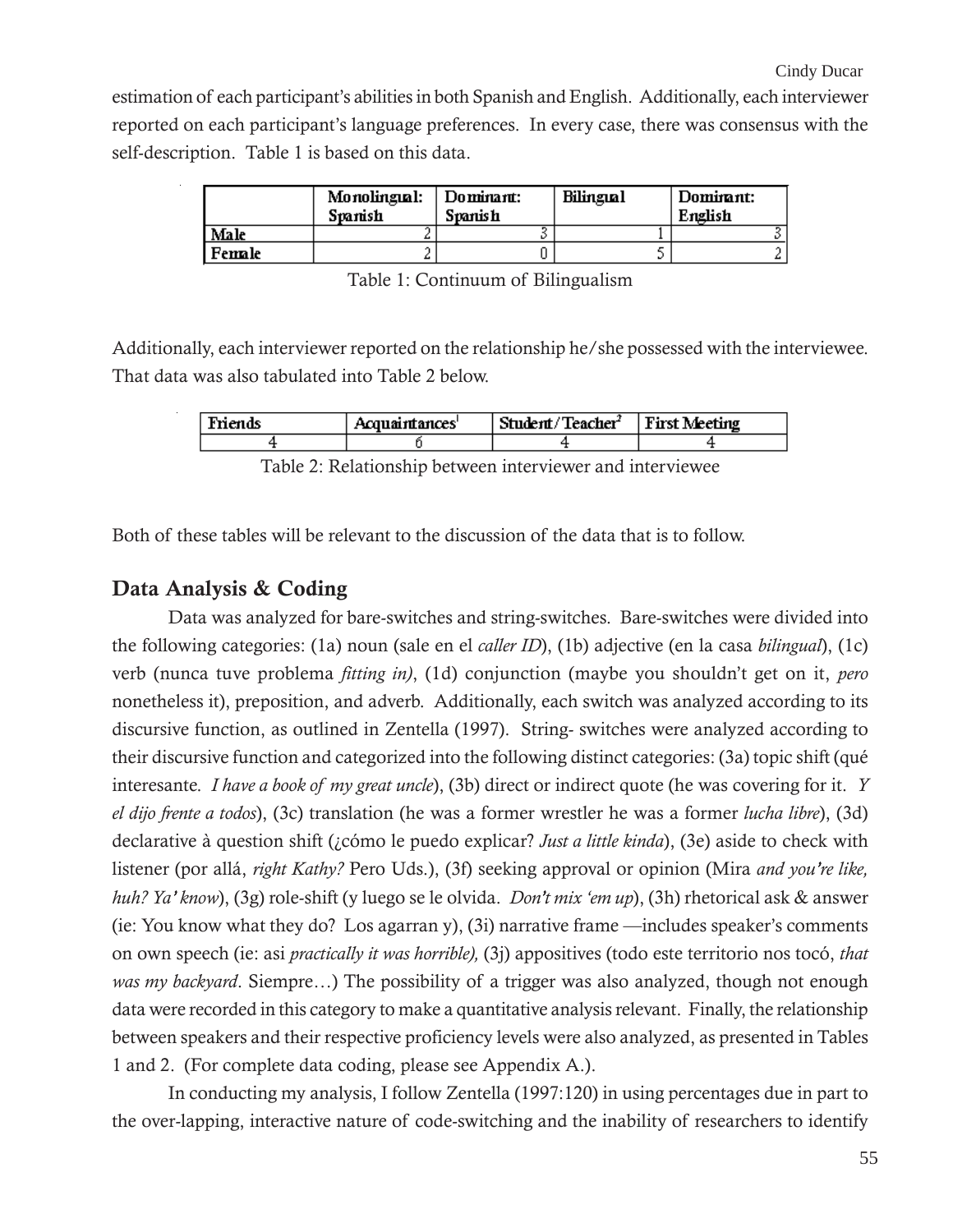where potential switches can or cannot occur (see also Silva-Corvalán 2001). Additionally, according to Myers-Scotton, "…code choices fall along a continuum as more or less marked" (1993: 82); therefore, not only are researches faced with the question of whether or not a switch is possible, but one also must consider the probability of such a switch. Though the confounding nature of the data prevents a strict statistical analysis, the results that follow remain pertinent to furthering our understanding of code-switching.

## **Results and Discussion**

The majority of switches observed in the data fall into the category of bare-switches. 238 of the 362 switches observed were bare-switches (66%), with the majority of these switches affecting nouns  $(200/238 = 84\%)$ .



Table 3: Bare switches vs. String switches

It should also be noted that of the 124 string switches which occurred, 99 (or 80%) came from one particular interview. Clearly, this skewed the data to a significant degree. Without the data from that particular interview, the data would reflect a much clearer preference for bareswitches.



Table 4: Bare switches vs. String Switches (excluding skewed interview)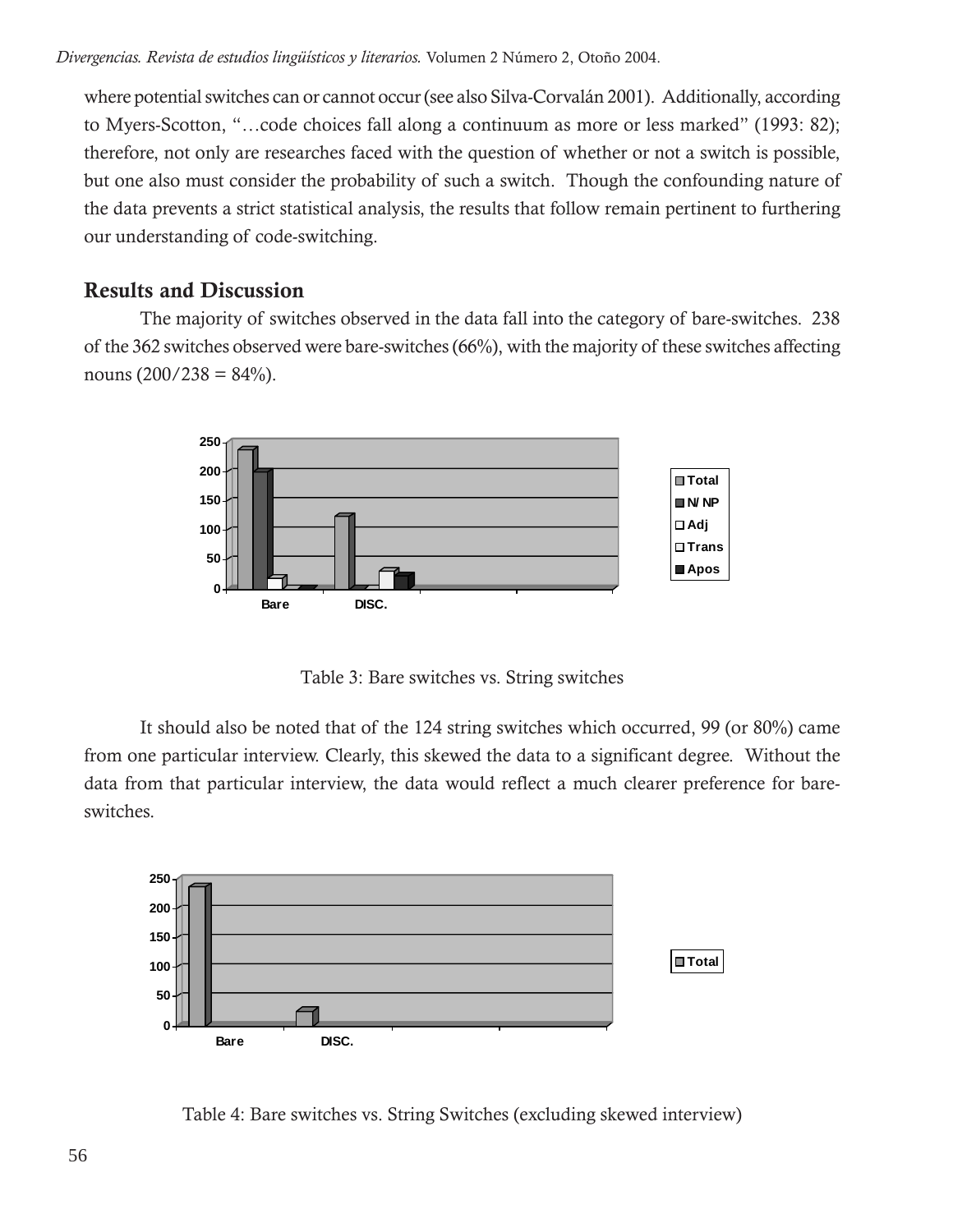An analysis of bare-switches shows the overwhelming majority of switches at this level affected bare nouns or complex nouns, as can be seen in Table 5.



Table 5: Bare-switch types

It was difficult to determine the discursive function of each bare-switch, as multiple functions seemed possible in many instances. As Zentella states, "Pinpointing the purpose for each codeswitch is a task as fraught with difficulty as imputing the reasons for a monolingual's choice of one synonym over another, and no complete account may ever be possible" (1997: 99). However, the functions observed at the string level were more clearly delineated, thus allowing a further analysis based on the discursive function of each string-level switch. The results of this analysis can be seen in Table 6.



Table 6: Discursive Function of String Switches<sup>4</sup>

My data concurs with that of Zentella's. String switches were used primarily to account for direct and indirect quotes (30/124 or 24%) as well as for topic shifts (17/124 or 14%). In fact, as Milroy and Gordon point out, "code alternation provides a contrast – effectively a boundary – between the reported speech and the surrounding discourse" (2003: 219); this provides a nice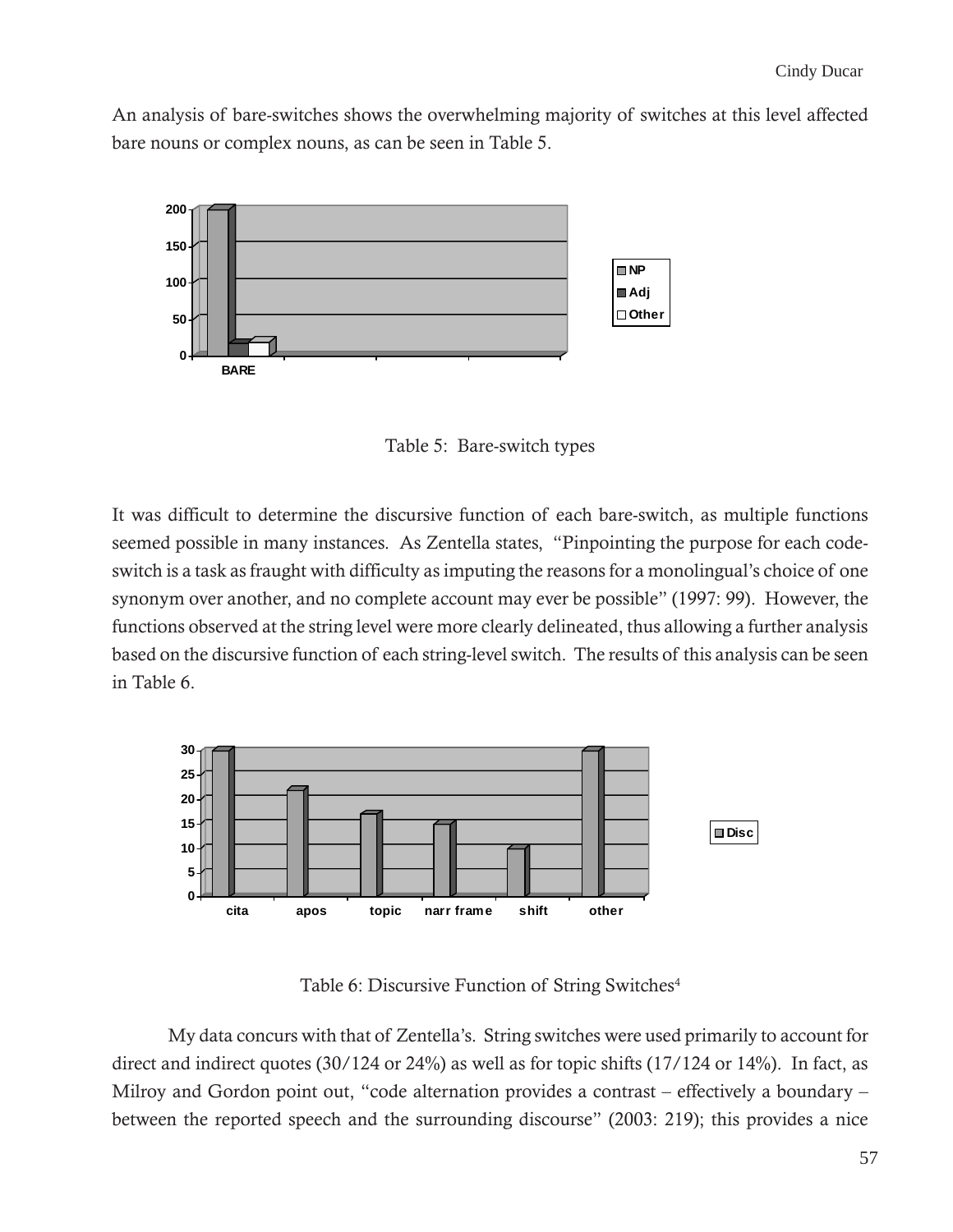*Divergencias. Revista de estudios lingüísticos y literarios.* Volumen 2 Número 2, Otoño 2004.

account as to why the majority of switches functioned in the discursive capacity of quoting. Though Zentella found translation to play an important function in the code-switches she observed, this was not found to be the case in the current data set. This can be explained by the distinct nature of the two data sets. Zentella's data is based on the natural speech of young children, whose primary function in the home was often to translate both for and between adult speakers. The current data set, on the other hand, analyzes interview-setting speech, where much less translation resulted, perhaps due to the high level of bilingualism that existed on the part of both interviewers and interviewees. In the current data set, appositives (22 of 124 or 18%) were found to be more frequent, as well as narrative frame shifts (15/124 or 12%) and role-shifts (10/124 or 8%). Each of the other categories analyzed contained less than ten tokens, and were therefore grouped together, under the heading of *other*.

Additionally, data was also analyzed according to the level of bilingualism of the individual who performed the switch. These results again concur with previous research.



Table 7: Code-switching and level of bilingualism

(Mono=monolingual Spanish speaker, SPA = Spanish dominant bilingual, Biling = Balanced

bilingual and ENG = English dominant bilingual)

The majority of code-switches were employed by speakers who considered themselves to be balanced bilinguals. Additionally, it should be noted that the monolingual speakers of Spanish did not employ any code-switching at all; again, this is not surprising. The English dominant speakers also used a high degree of code-switches, the majority of which occurred at the bareswitch level.

Finally, it is hypothesized that the low amount of code-switching accounted for by the Spanish dominant speakers was most likely a result of the task type. All interviews were conducted with the intent of eliciting Spanish, and interviewees were told prior to the start of the interview that the researchers were interested in the language and culture of Tucson Spanish. If we employ Myers-Scotton's Matrix Model (1993), the unmarked choice for these particular interviews would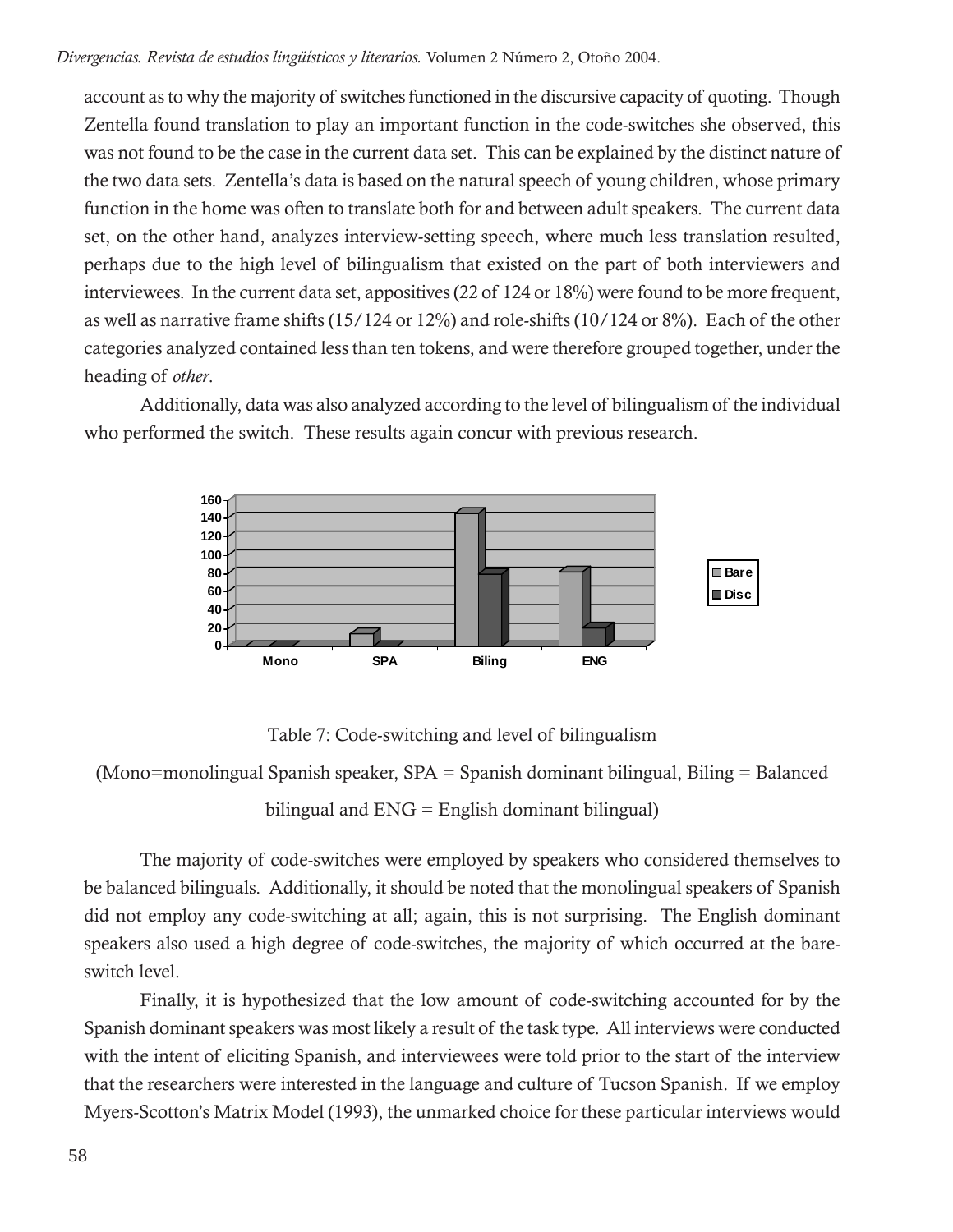be Spanish, while the marked choice would be English. This accounts for the asymmetrical style code-switching that was observed; where the vast majority of the switches shifted from Spanish into English. Therefore, few code-switches resulted for those speakers whose dominant language was Spanish. These speakers merely accommodated to their interviewers' request by maintaining conversation in Spanish.

Additionally, familiarity also played a strong role in influencing both type and quantity of code-switching observed. The one particular interview (mentioned earlier as having significantly skewed the data) resulted in an extremely informal setting, as all three of the people present, both interviewer and interviewees were good friends who typically spoke to one another in English. Thus, an interview in Spanish was a bit artificial for this particular group and the three frequently switched into English, which seemed to be their default setting for large chunks of language at a time. This resulted in an unusually high quantity of stringlevel switches. 99 of the 124 of string-level switches (80%) occurred during this interview. Additionally a relatively high number of bare-switches also resulted; 62 of the 238 bare-switches that were recorded occurred during this interview, accounting for 26% of the total data observed. This is clearly a disproportionate amount if one considers that an equal division of codeswitching among interviews would yield 5% of code-switches per interview. The high degree of familiarity between participants clearly acted in a conducive fashion, allowing a much greater amount of code-switching, as compared to the other interviews. This concurs with a majority of previous research on code-switching that states that code-switching is much more probable between friends, while simultaneously upholding Bell's ideas that speakers choose a speech style appropriate for their respective interlocutors.

As level of familiarity between participants decreased, amount of code-switching also decreased, in some cases resulting in no code-switching at all between people who had never previously met before or were not more than mere acquaintances. This concurs with Myers-Scotton's (1993) notion that code-switching is even less likely between speakers of different status levels, as well as between strangers, perhaps in part because these individuals are less aware of each other's linguistic repertoires as Bell (1984) points out. This notion comes into play as well in the data of the four participants who were students of their respective interviewers. Though code-switching did occur between students and teachers; oftentimes, these asymmetric relationships resulted in a type of linguistic insecurity which prompted what Zentella terms "crutching" or code-switching which is employed during a momentary lag in word retrieval. In the present data set, such instances were identified by rising intonation or the use of "*Como se dice*". All 11 instances of crutching were recorded in interviews between teachers and students; this particular type of code-switching did not occur at all in the rest of the data set. Clearly not only degree of familiarity but also status plays a role in effecting both type and quantity of code-switching produced.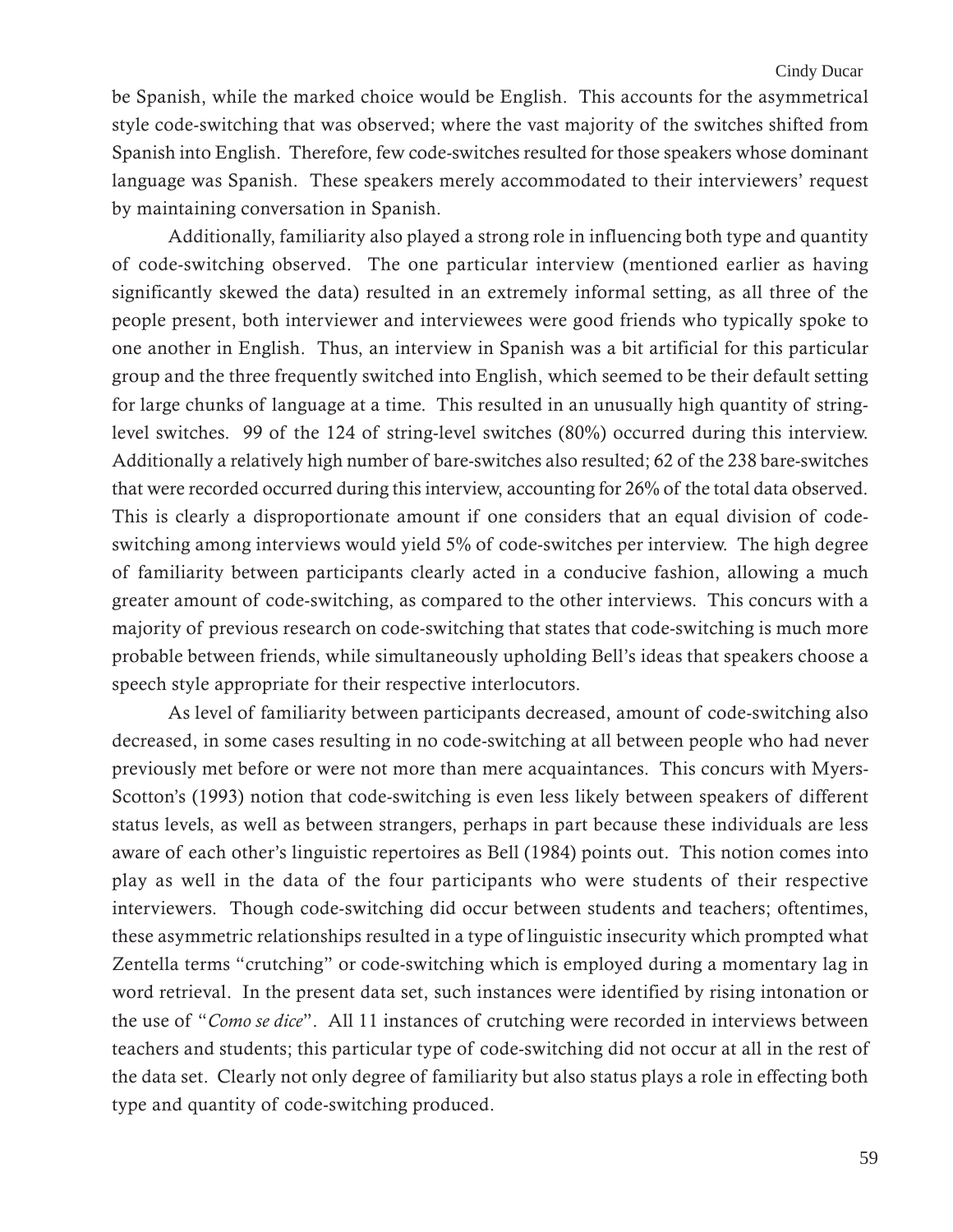# **Qualitative Analysis: Metalinguistic Talk about Code-switching in the Transcripts**

Lastly, and on a more qualitative note, the topic of code-switching, or Spanglish, as it was popularly referred to in the interviews, was discussed by nearly all of the interviewees. Their feelings regarding this practice offer further insight into the nature of code-switching and the stigmas which are often attached to it. According to the male interviewee who produced the highest number of code-switches of all the participants, code-switching "Es parte de la cultura de una frontera." (*Is part of border culture*)5. This is the same participant who stated "Hablo tres idiomas: el español el inglés y *Spanglish*." *(I speak three language, Spanish, English and Spanglish*). This generally positive attitude toward code-switching has "…gained an increasingly affirmative, symbolic status amongst many young Chicanos" (Gumperz as cited in Williams 2000: 2).Though this particular participant seemed to have quite positive views about code-switching, he was adamant that he did not teach his children to speak *Spanglish*. At this point in the interview, however, his wife interjected and said that he often addresses the children using a mix of the two languages. Despite his positive attitude, this person is clearly struggling with the stigmas attached to code-switching, a feeling that is reiterated frequently in the metalinguistic talk that follows in the other interviews.

Indeed, the rest of the participants shared a more negative view of the phenomenon. When another participant was asked whether or not he liked code-switching, his response was a firm "para nada" (*not at all*). Another participant stated even more vehemently "le odio al español del del allí en la frontera, porque se oye tan feo a mí" (*I hate borderland Spanish, it sounds ugly to me*). Yet despite all of these negative attitudes, the feeling that language and its use is inextricably tied to one's identity remains. Yet another participant stated, "No se puede forzar un idioma, y no se puede, el idioma es…es en realidad lo hace la persona que lo habla" (*You can't force a language, you just can't, language is in reality made by the person who speaks it*). Language is a continuous creation of one's self and its inextricable link to identity is what makes a further understanding of code-switching so imperative. Code-switching is by nature indexical, and its "…indexicality derives from the fact that the different linguistic varieties in a community's repertoire are linked with particular types of relationships" (Myers-Scotton 1993: 85). These speakers' intuitions reflect the fact that language and identity are inextricably connected.

## **Conclusions**

It is interesting to observe that despite the fact that the current data was obtained under the restrictive condition of a formal interview, the results do in fact concur with those of previous studies. The majority of the code-switches observed occurred at the bare-switch level. Nouns remained most susceptible to switches, followed by switches affecting strings of words. Despite popular misconception, code-switching as observed in the current data set clearly does not reflect a linguistic deficiency, but rather is employed solely by speakers who possess a high degree of competency in the languages participating in the switch. This concurs with the findings of many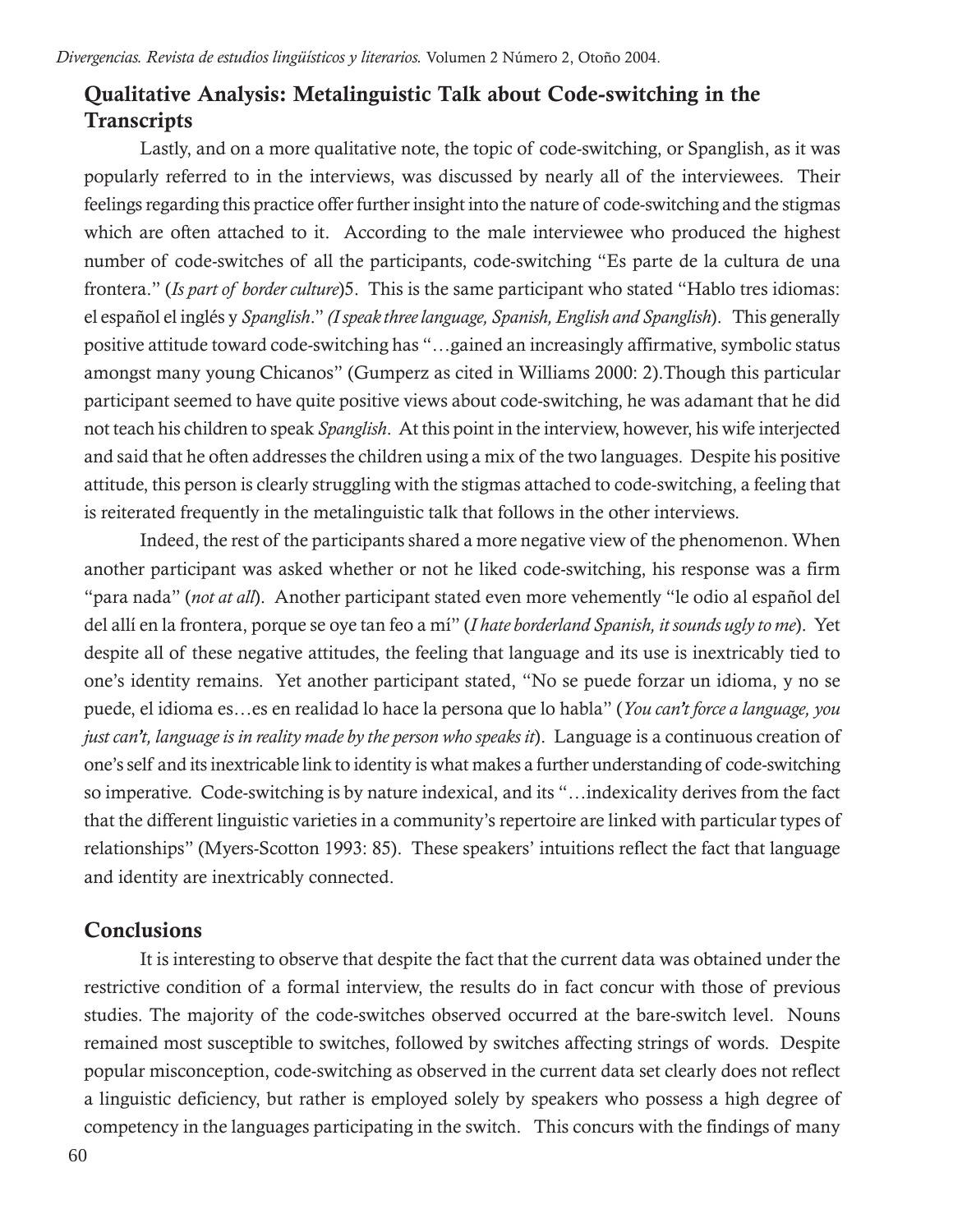researchers, including Myers-Scotton that "…the majority of speakers engaging in such codeswitching are relatively proficient in all languages involved "(1993: 119). In fact, code-switching was rarely employed in cases where the participant did not know the word or string of words used in the other language; rather, it served a variety of discursive functions; in fact, "code-switching is used to convey intentional (i.e. non-code based) meanings of a socio-pragmatic nature" (Myers-Scotton 1993: vii). The data concur with Zentella's statement that "The potency of code-switched discourse is enhanced by the multiple readings that many switches suggest, freeing the speaker and hearer to co-construct their interpretations in ways appropriate to each exchange" (1997: 99). The multiplex nature of code-switching, coupled with the numerous factors which are reflected by its use make a strictly statistical analysis of the data all but impossible. Yet the results observed remain important in elucidating the regular nature of code-switching. Despite the restricted mode of elicitation, the code-switching produced replicates that of previous studies. The same factors continue to affect its use, the most important of those being, degree of familiarity and degree of bilingualism. Clearly the conclusions of the present study are, by necessity, tentative in nature. All interviews were conducted by community outsiders, and the code-switching observed in the data of the interviews may not reflect the "normal" code-switching employed in everyday life. As Zentella states, "It is important to reiterate that the Spanish elicited under constrained conditions does not provide an accurate picture of speakers communicative competence in their daily lives" (1997: 210). Nevertheless, the data clearly reflects the idea that "…English-Spanish code-switching is a creative style of bilingual communication that accomplishes important cultural and conversational work" (Zentella, 1997: 113). Code-switching is a normal dimension of speech within any bilingual or multilingual community. In addition to various syntactic rules, codeswitching also evokes a multitude of discursive functions. Code-switching serves not only as a conversational style and topic shifter, but also as a mark of identity for those individuals who employ it.

## **Appendix A: FACTOR GROUPS**

| Bare-switches (1)                                                | Noun Type $(0)$                                                 |  |  |  |
|------------------------------------------------------------------|-----------------------------------------------------------------|--|--|--|
| (according to grammatical function)                              | $0a =$ established, cultural (voy al <i>mall</i> )              |  |  |  |
| $1a = noun or NP (sale en el caller ID)$                         | $0b =$ cultural (la <i>middle school</i> , <i>high school</i> ) |  |  |  |
| $1b = \text{Adjective}$ (en la casa <i>bilingual</i> )           | $0c = non-cultural (es el bilingual)$                           |  |  |  |
| $1c$ = verb or VP (nunca tuve problema <i>fitting in)</i>        |                                                                 |  |  |  |
| $1d =$ conjunction, preposition, adverb                          |                                                                 |  |  |  |
| (maybe you shouldn't get on it, <i>pero</i> nonetheless it)      |                                                                 |  |  |  |
| 1e = discourse marker (estudiar en la universidad so pues ya de) |                                                                 |  |  |  |
| $1f = exclamation (muy muy alto shift y lo hice)$                |                                                                 |  |  |  |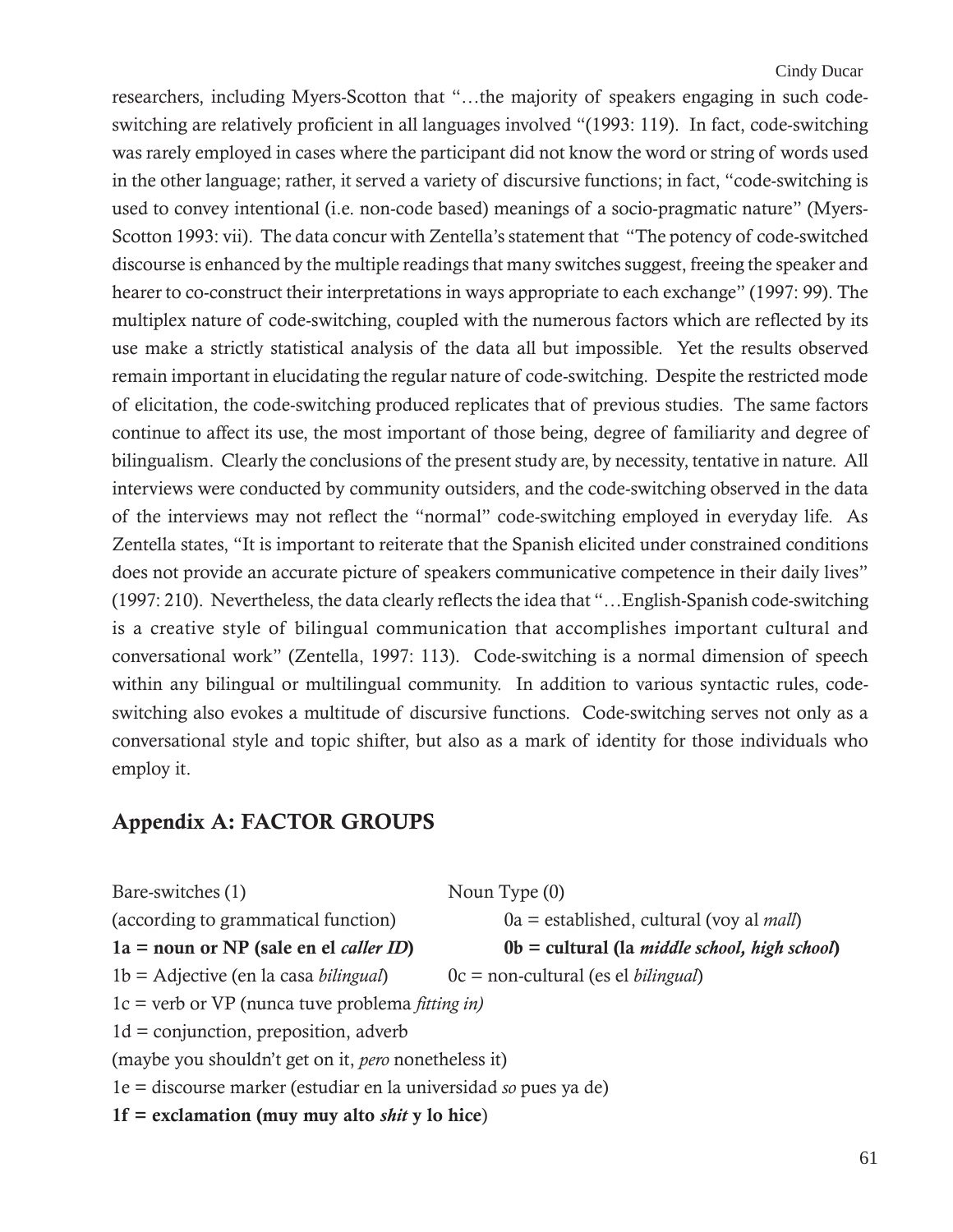*Divergencias. Revista de estudios lingüísticos y literarios.* Volumen 2 Número 2, Otoño 2004.

Discourse Function of Bare Switches (2) 2a = translation (y juega fútbol. *Soccer* con mucho frío)  $2b$  = none noted 2c = direct quote (en vez de *wicked)*  $2d =$  needs word (uses *i* cómo se dice? Or rising intonation as indicated by ?) 2e = discourse marker (estudiar en la universidad *so* pues ya de) **2f = exclamation (muy muy alto** *shit* **y lo hice**)

| $5d = student / teacher$          | $6d =$ Spanish Monolingual |
|-----------------------------------|----------------------------|
| $5c =$ friends                    | $6c = \text{Bilingual}$    |
| $5b = a$ cquaintances             | $6b$ = English dominant    |
| $5a =$ desconocidos               | $6a =$ Spanish dominant    |
| Relationship between speakers (5) | Proficiency Level (6)      |

Discourse level switches/ strings (3)

 $3a =$  topic shift (qué interesante. I have a book of my great uncle) 3b = direct or indirect quote (he was covering for it. *Y el dijo frente a todos*) 3c = translation (he was a former wrestler he was a former *lucha libre*) 3d = declarative à ? shift (como le puedo explicar? *Just a little kinda*) 3e = aside to check with listener (por alla, *right Kathy?* Pero Uds.) 3f = seeks approval or opinion (Mira *and you're like, huh? Ya' know*) 3g = shift role (y luego se le olvida. *Don't mix 'em up*)  $3h$  = rhetorical ask & answer (0) (ie: You know what they do? Los agarran y)

#### **3i = narrative frame (includes speaker's comments on own speech)**

(ie: asi *practically it was horrible)*

3j= appositives (todo este territorio nos tocó, *that was my backyard*. Siempre…)

Trigger (4)

 $4a =$  triggered by loan word/switch

(y un ejemplo hicieron un census my junior year)

 $4b$  = not triggered

 $4c =$  triggered by a person (parallelism)

[(a) Mi mama se acostumbra hablar puro *Spanish* tambien(d) *Spanish* tambien]

 $4d =$  triggered by a taboo word (none observed)

4e = triggered by a proper name

(oye cuando va sonar la bell, Mr Bell, that was the thing)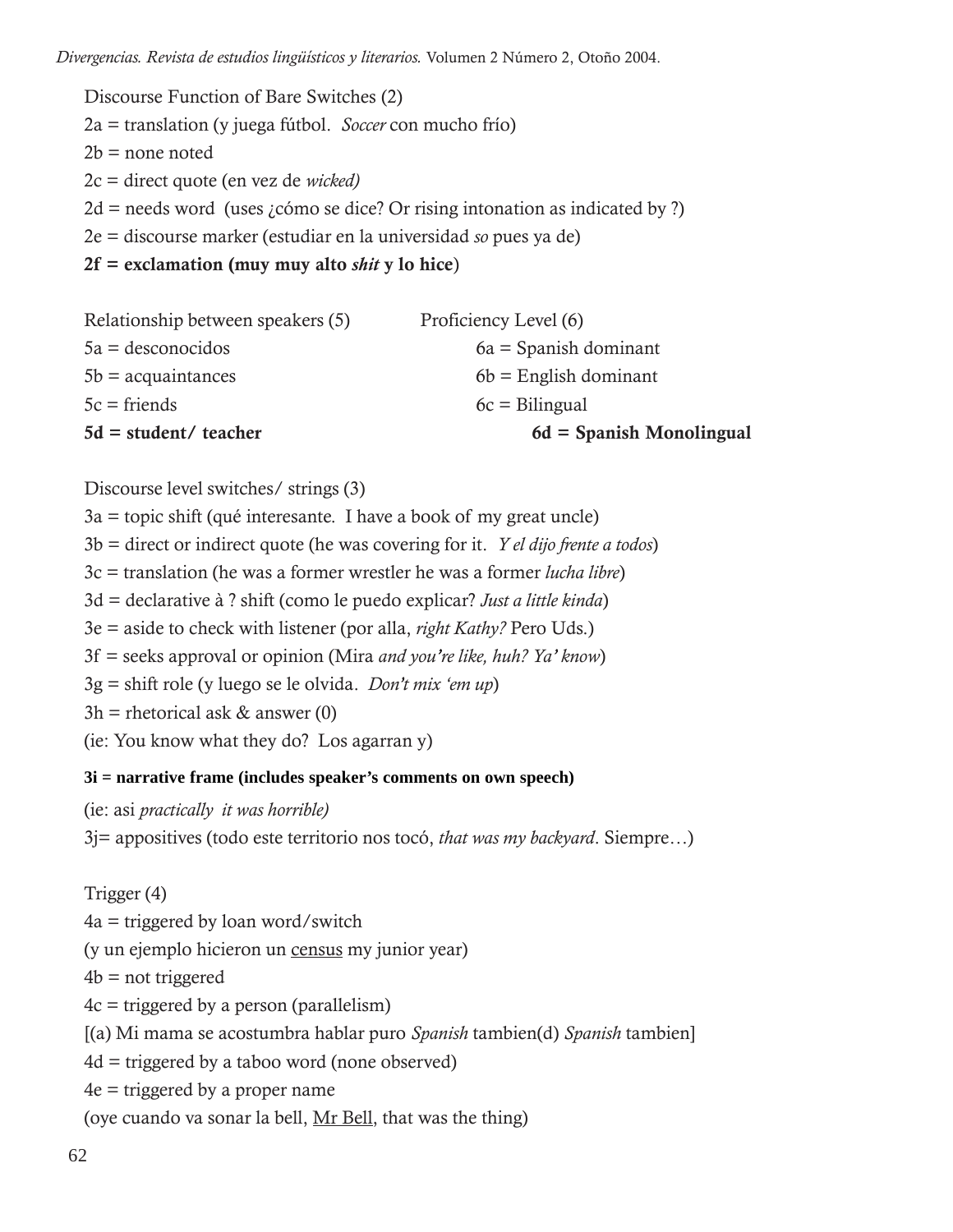#### Notes:

1 Most switches at this level affected just one word; however, some did affect complex nouns, which resulted in constituents of more than one word

2 Met at least once previously, no established communication

3 In all cases, the interviewer was the teacher and the interviewee the student

4 cita = direct or indirect quote, apos = appositive and narr frame = narrative frame, shift = role shift

5 This translation, along with all those that follow represent the researcher's translation.

#### **WORKS CITED**

Bell, A (1984). Language style as audience design. *Language in Society. 13(2)*, 145- 204.

Carreira, M. (2003). Profiles of SNS Students in the  $21<sup>st</sup>$  Century. In Roca & Colombi (eds.) *Mi Lengua: Spanish as a Heritage Language in the United States*. Washington D.C.: Georgetown University Press.: 51-78.

Keller, G. (1979). The Literary Strategm Available to the Bilingual Chicano Writer. In F. Jiménez (ed.) *The Identification and Analysis of Chicano Literature*. Ypsilanti: Bilingual Press: 262- 316.

Lynch, A. (2003). Toward a Theory of Heritage Language Acquisition. In Roca & Colombi (eds.) *Mi Lengua: Spanish as a Heritage Language in the United States*. Washington D.C.: Georgetown University Press. 25-51.

Lipski, J. (1985). *Linguistic Aspects of Spanish-English Code-Switching*. Special Studies #25. Tempe: Arizona: Arizona Board of regents; ASU Center for Latin American Studies.

Milroy, L. & M. Gordon (2003). Style Shifting and Code-Switching. In Milroy & Gordon (eds) *Sociolinguistics*. Oxford: Blackwell Publishing Ltd.: p. 198-223.

Myers-Scotton, C. (1993). *Social Motivations for Code-switching*. Oxford: Clarendon Press.

Silva-Corvalán, C. (2000). *Sociolinguística y Pragmática del Español*. Washington, D.C.: Georgetown University Press.

Toribio, A. (2002). Spanish-English code-switching among US Latinos. *International Journal of the Sociology of Language*. *158(1),* 89-119.

Valdés-Fallis, Guadalupe (1976). Code-Switching in Bilingual Chicano Poetry. *Hispania*: *59*, 877-86.

Williams, A. (2000) *Code-switching as Linguistic Device and Social Phenomenon*. http:// freespace.virgin.net/aelwyn.williams/codeswitching.htm

Zentella, A. (1997). *Growing Up Bilingual: Puerto Rican Children in New York.* Oxford: Blackwell Publishers.